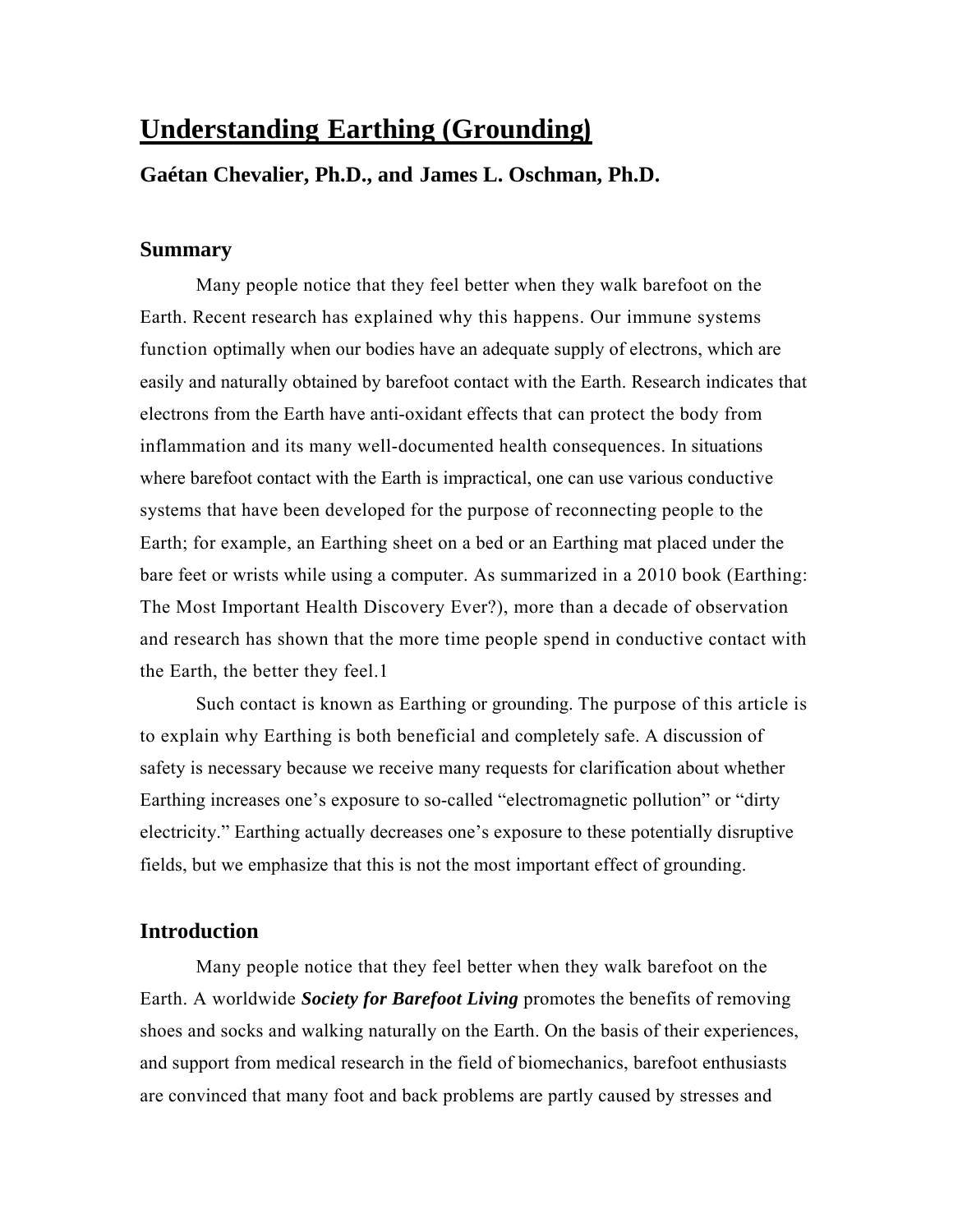strains created by wearing shoes, which force us to stand and move in ways the human body was not designed for.2

More recent research has shown that the feeling of well-being that comes from walking barefoot on the Earth is associated with important physiological benefits. The Earth is a natural source of electrons and subtle electrical fields, which are essential for proper functioning of our immune systems, circulation, synchronization of biorhythms and other physiological processes. Of major importance is the fact that modern biomedical research has documented correlations between chronic inflammation and all of the chronic diseases, including the diseases of aging and the aging process itself. Inflammation is a condition that can be reduced or prevented by grounding our bodies to the Earth. 3

It has also been suggested that the modern epidemic of chronic and stress-related diseases began when the leather that was used to make the soles of shoes was replaced with rubber and plastics. When leather becomes moist, as a result of perspiration from the feet, a channel of conductivity for electron flow is created between the Earth and the feet. Rubber and plastics are electrical insulators and therefore block the beneficial flow of electrons from the Earth to our bodies.

The biological benefits of Earthing involve subtle electric currents and fields from the Earth. These subtle phenomena take place in the presence of a variety of fluctuating stronger and weaker fields produced by the wiring in homes and businesses and various electronic technologies such as cell phones.

Some people are concerned that Earthing may increase one's exposure to socalled "electromagnetic pollution" or "dirty electricity." Earthing actually decreases one's exposure to these potentially disruptive fields. To understand why this is so, one must look at the basic physics and biophysics of electricity and magnetism. Confusion about this topic is due in part to the fact that research on Earthing the human body is opening up new perspectives, and requires a fresh examination of the basics of electricity and magnetism as applied to physiology and medicine. Another source of confusion arises from a belief that the unnatural frequencies referred to as electromagnetic pollution and dirty electricity flow through the wiring of homes and can be removed with filters. The reality is that these signals are present virtually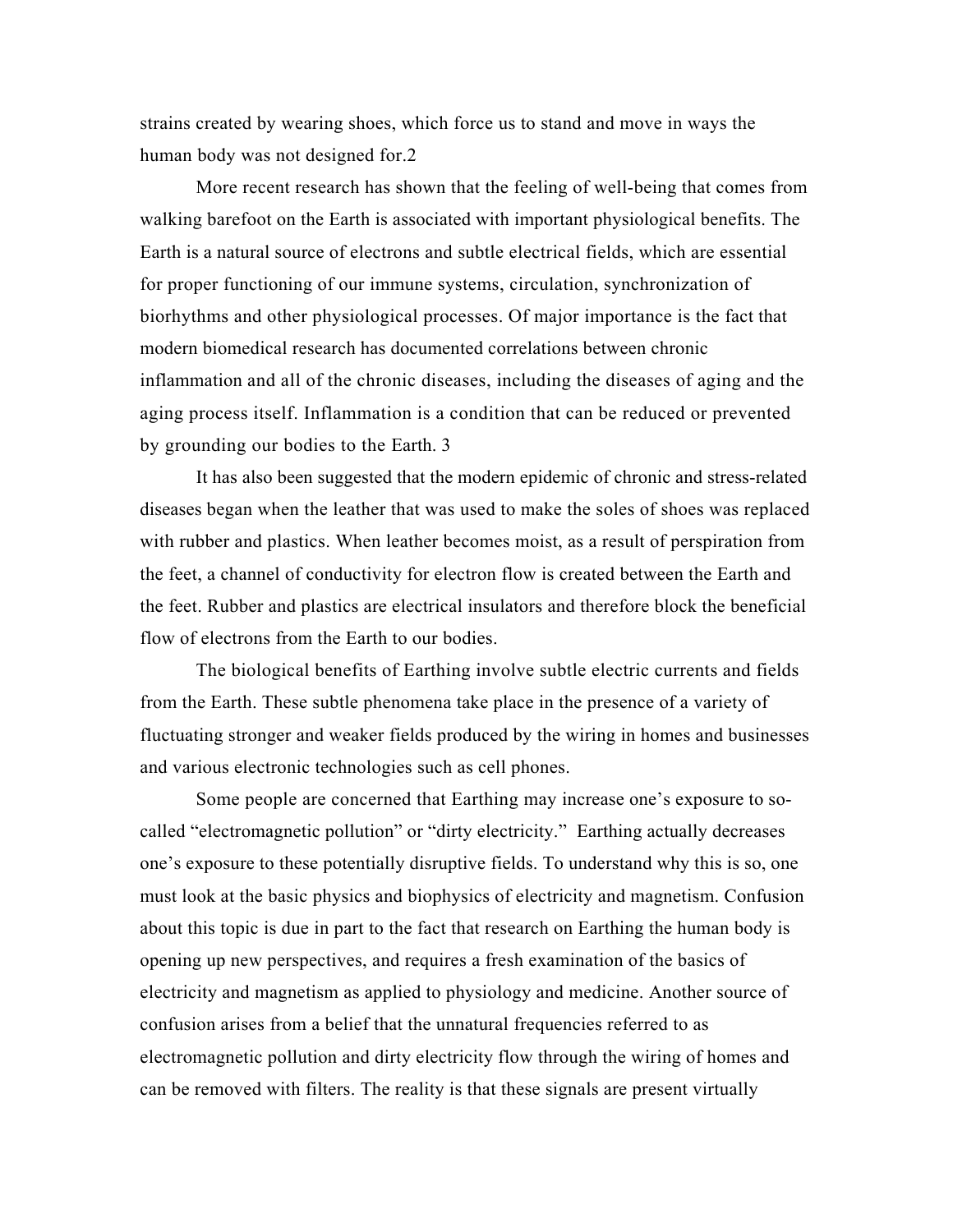everywhere in our environment as electromagnetic radiations, and cannot be completely removed with filters in the wiring. Earthing actually decreases one's exposure to these potentially disruptive electromagnetic fields, but we again emphasize that this is not the most important effect of Earthing.

### **Conductors and insulators**

Materials such as metals are electrical conductors**.** They contain free or mobile electrons that can carry electrical energy from place to place. Turning on a light switch allows electrical energy to be conducted through wires to a bulb, which converts the electrical energy into light energy. Because we use alternating current (AC), electrical energy can be sent over long distances. The electrical energy flows extremely rapidly (close to the speed of light), but the electrons themselves actually move very little. They simply wiggle back and forth in the wires. The human body is somewhat conductive because it contains a large number of charged ions (called electrolytes) dissolved in water. Blood and other body fluids are therefore good conductors. Free or mobile electrons can also move about within the body.4

Other materials, called insulators**,** have very few free or mobile electrons. Plastic and rubber are good insulators and are used to cover electrical wires to keep the conductors from touching each other and from touching your skin, which could otherwise give you a shock.

# **Different forms of electricity**

There are three different forms of electricity: direct current (DC) electricity, alternating current (AC) electricity and static electricity. All of these forms of electricity are present in our environment and can affect the way we feel. With a little knowledge about these phenomena, it is easy for us to create a much healthier environment without major expense and without having to undergo a major change in lifestyle. Here we focus on DC and AC electricity, while recognizing that static electricity can also affect us and that static charges can also be eliminated by Earthing.5

As an example of direct current, consider an ordinary flashlight with two type D batteries. When the light is switched on, a current created by chemical reactions in the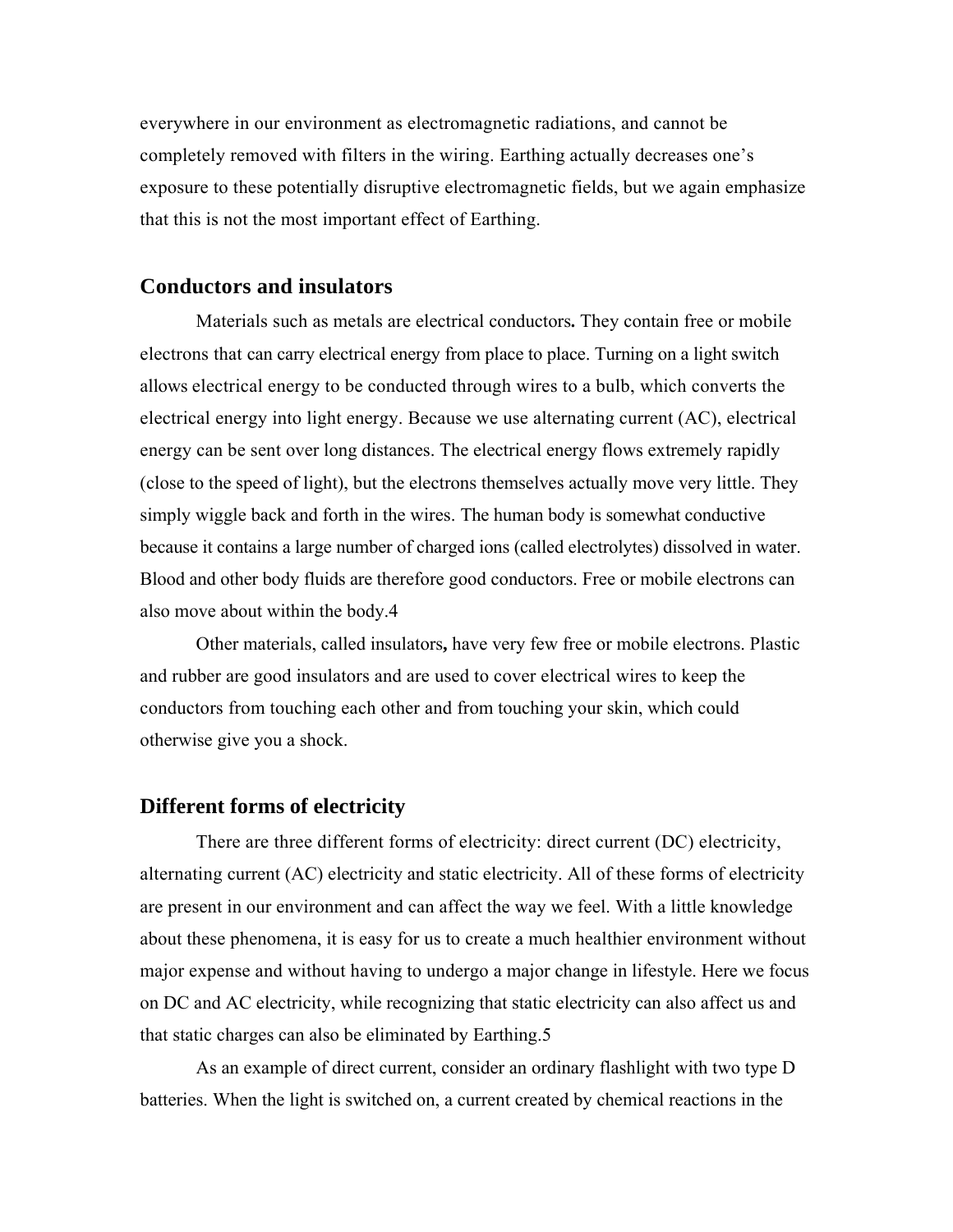batteries causes electrons to flow to the bulb, which converts the electrical energy into light. The electric field travels to the bulb virtually instantaneously, while the electrons move slowly – about 3 inches per hour.6

Alternating current or AC is the type of electricity that is delivered to homes and businesses. Alternating current is produced by electric generators and is distributed throughout a community via wires that are overhead or buried under the ground. In contrast to direct current electricity, the actual flow of electrons in an alternating current circuit is virtually zero, as the electrons mainly go back and forth (60 times per second in North America and 50 times in Europe) without actually progressing along the wire. Therefore, for an AC current in a typical lamp cord, the electrons do not actually "flow." Instead they vibrate back and forth by a distance of about a hundredthousandth of an inch. This means that the electrons in your household wiring are probably the same ones present when your house was built. In contrast to direct current, the electrons excited by a generator do not flow to your home and then return to the generator after delivering energy to your lights or appliances. The electrical energy flows at about the speed of light; the electrons only vibrate back and forth. This point is important because of confusion about the subject from statements such as this: "Every time an electron leaves a power plant to create electricity for our homes, schools and offices it must return to create more electricity - fundamental law of physics." 7 The statement is completely incorrect. There is absolutely no fundamental law of physics that requires the electron sent out from an alternating current generator to return to the generator to create more electricity.

It has also been asserted that power companies have begun using the Earth as one part of the alternating current circuit to save on the expense of wire needed to meet increasing demands for electricity. Again, this statement is completely inaccurate and misleading. It is a statement that leads some to believe that walking barefoot or using grounding devices will connect people to the electrical distribution system and thereby electrify their bodies with alternating current electricity. In fact, the U.S. National Electrical Code does not permit connecting an electrical system directly to the earth. Instead, the Code requires an arrangement such that the current produced by a short circuit of any kind (called a *fault*) is conducted back to the source of the current, so that it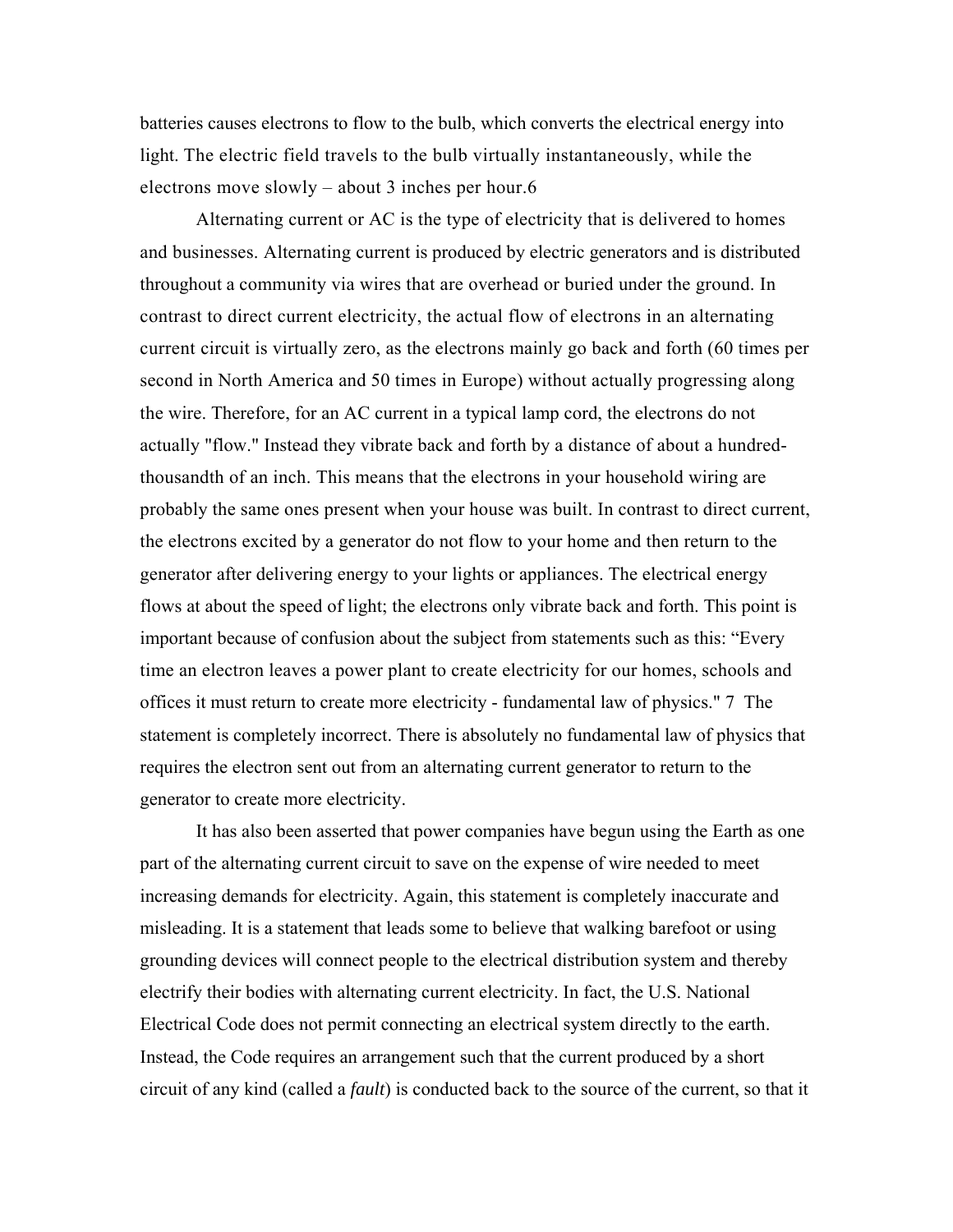can trip a circuit breaker or blow a fuse to prevent injury to people or damage appliances. The Electrical Code forbids the use of the Earth as a conductive pathway for this purpose.8 The Electrical Code does require that electrical systems have a ground connection to stabilize voltages in the presence of lightning, line surges, or accidental contact between regular power lines and high-voltage lines.9 The electrical Code is not a law, but it is followed closely because one can be successfully sued if they do not follow recommended practices.

**In other words the Earth does not to carry a return current back to the generator. Instead electrical systems are grounded to protect against lightning and other extraordinary events.** 

The wiring in homes and buildings and the power distribution system acts as an antenna that can transmit and receive both natural and man-made electromagnetic fields. Many technologies add significantly to our electromagnetic environment: cell phone towers, Wi-Fi, wireless routers, satellite TV and cordless telephones. And a variety of devices introduces spikes or transients that distort the 60 cycle electric field in the wiring, particularly when appliances are switched on or off. Here are some common examples:

- ballasts used in fluorescent lighting
- high-efficiency lighting such as CFL (Compact-Fluorescent) bulbs
- computer hard drives
- electric heaters
- electric hair dryers
- refrigerators and air conditioners
- vacuum cleaners

To illustrate this phenomenon, we will use the example of a neighbor's refrigerator or air conditioner switching on or off. This produces a sudden electrical "spike" that travels through the power lines to your household electrical system. A signal is also radiated into the atmosphere because the wiring acts as an antenna. Taken together the various signals and distortions to the alternating current field create what some people refer to as "dirty electricity." Attempts have been made to link these phenomena to a variety of health effects. There has been considerable debate about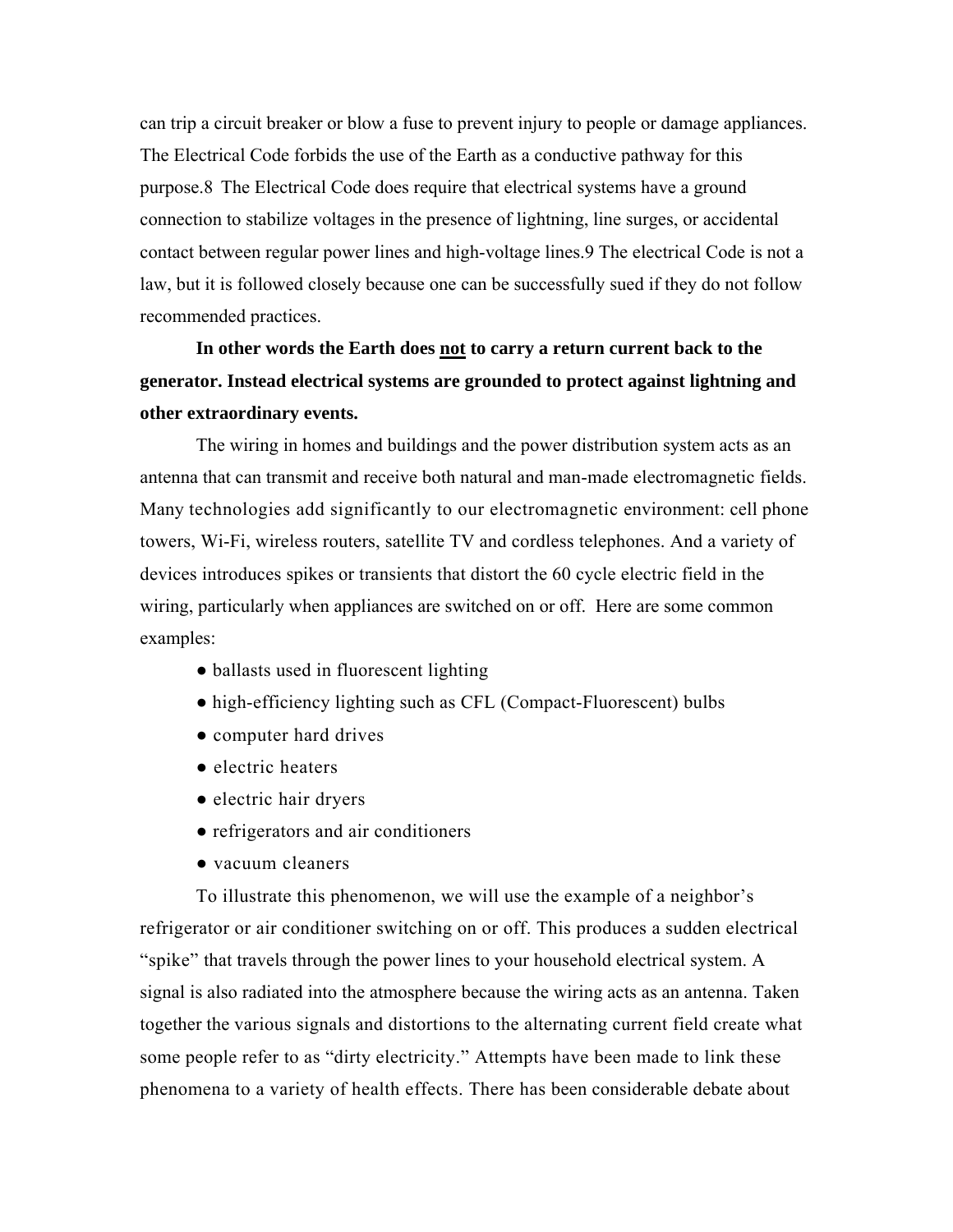this issue. Some people appear to be very sensitive to electromagnetic fields and can become sick from exposure to them, whereas others are not sensitive.

Some have advocated the use of filters to remove what they refer to as dirty electricity flowing through home wiring. The problem is that alternating electric fields are present everywhere in the environment – they are radiated from wires, even when no current is flowing through them. It is therefore impossible for a filter to prevent exposure to electrical fields and the noise produced by appliances, as described above.

In a 2010 review, Frank De Vocht of the University of Manchester's Centre for Occupational and Environmental Health in the UK identified seven published studies supporting the claim that dirty electricity is a biologically active component of standard electromagnetic pollution. Each study, De Vocht concluded, had significant methodological flaws in its experimental design, assessment of exposure, and statistical analysis that prevented a valid assessment of any causal links between exposure and adverse effects.10 Moreover, several studies suggesting health benefits for using the filters were uncontrolled experiments involving only a few subjects.

#### **Measuring body voltage**

A simple voltmeter can determine how much AC electricity is being radiated from common ambient electromagnetic fields (EMFs) and how much is being induced on your body. You can also use the voltmeter to demonstrate how that charge is reduced by grounding. You can test yourself anywhere, such as while lying in bed or sitting in a chair surrounded by different appliances, computer, monitor, phones, etc. Or you can test yourself outside, first wearing shoes, and then barefoot.

A number of inexpensive meters (such as the one below) are available from Radio Shack and other sources. One of the leads of the meter is held between the thumb and forefinger. The other lead connects to a ground rod in the Earth or to ground in the electrical system.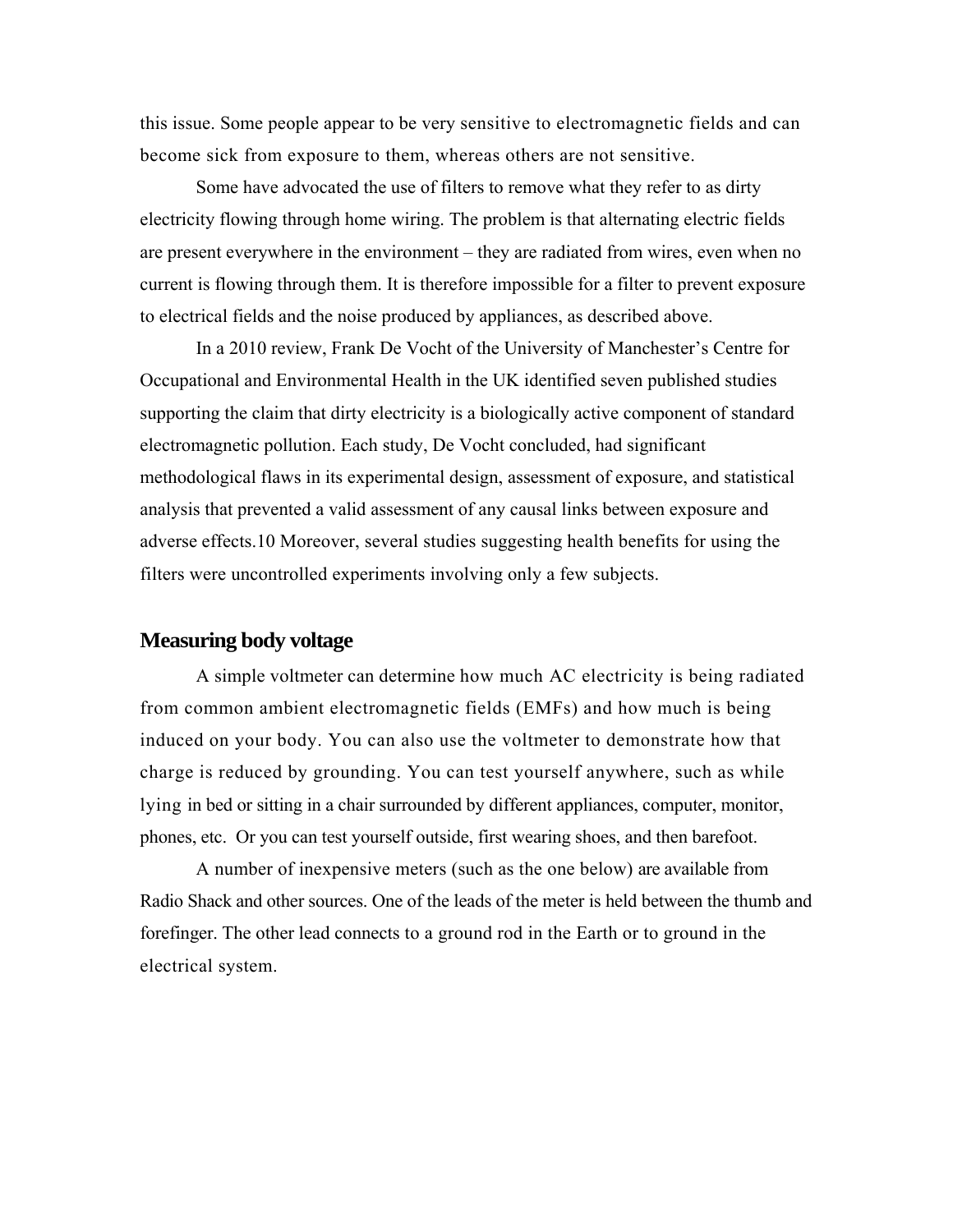

The device shown below, called a circuit checker, can determine if the grounding terminal of an electrical outlet is properly grounded.



First test yourself ungrounded and then grounded. Keep in mind that the electrical cords going, for instance, to the lamp next to your bed radiates an AC electric field even when the lamp is turned off.

As an example of a setting for a test, we will use a bedroom. You first measure the ambient voltage on your body. We'll pick a number and say, just for the sake of discussion here, that it reads 3.082 volts AC. In your case, the reading could be more or it could be less. That's how much voltage is being induced on your body from the surrounding electrical fields.

Now make bare skin contact (your hand, finger, foot) with an Earthing product (a sheet or mat, for instance) that is connected to a grounded outlet or a ground rod outside. When you make contact, the reading on your voltmeter will instantly drop down into the very low mini-volt (mV) range, very close to zero. This same effect would occur with any Earthing product. It is absolutely essential that both the Earthing product and the ground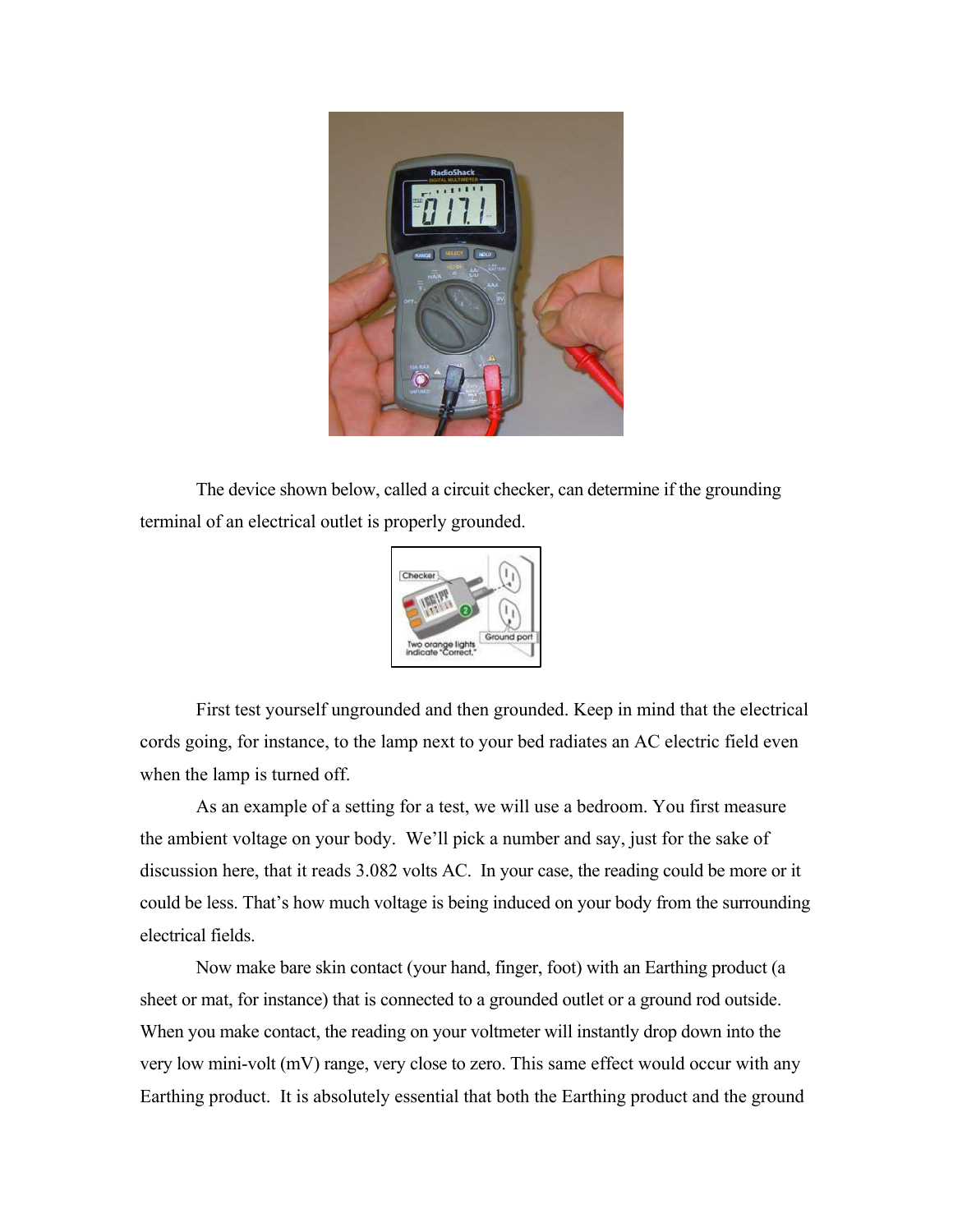lead of the voltmeter be connected to the same ground reference, whether it is an electrical outlet or a ground rod outside. If not, your reading will be skewed.

The following bedroom example shows how you can further test the strength of individual emanations from different sources of EMF. In this case, the room had a table behind the bed with two small lamps, an alarm clock, a radio, and a large overhead lamp. Measurements were made of the body voltage on a person lying ungrounded in the bed as we systematically disconnected these appliances, one by one, to see what effect it had. With the exception of the alarm clock, these appliances were turned off during the test. The person's body voltage was 3.082 volts. We then unplugged the appliances, one at a time, and watched the body voltage decrease with each disconnection as follows:

- 3.082 volts with all appliances connected
- 2.770 volts with radio disconnected
- 1.650 volts with two lamps disconnected
- 1.290 volts with the other small lamp disconnected
- 0.880 volts with the alarm clock disconnected

Some German researchers have suggested that the method of measurement of body voltage summarized above is not an accurate way to assess exposure to 50/60 cycle electric fields. In their experiments they used sophisticated "potential-free, 3D E-field" probes, also referred to as "cube sensors," to measure the fields above and below a person using an Earthing pad. They found an increase in the field strength in the space above the person, which they interpreted to mean that Earthing is "contraindicated." A problem with their experiment was that they placed the Earthing pad beneath the mattress, so there was no direct conductive contact between the Earthing system and the skin of the subject.11 Thus, the experiment and conclusions were not valid. The person on the bed was not, in fact, Earthed!

Research has shown that the sleeping area in many homes often has the highest electric field, from wiring in the walls, floors, and ceilings, and from cords to appliances. The possible biological effects of these electrical fields are very controversial. Some scientists are firmly convinced that both the magnetic and the electric fields found in home wiring can have health effects. Others are just as firmly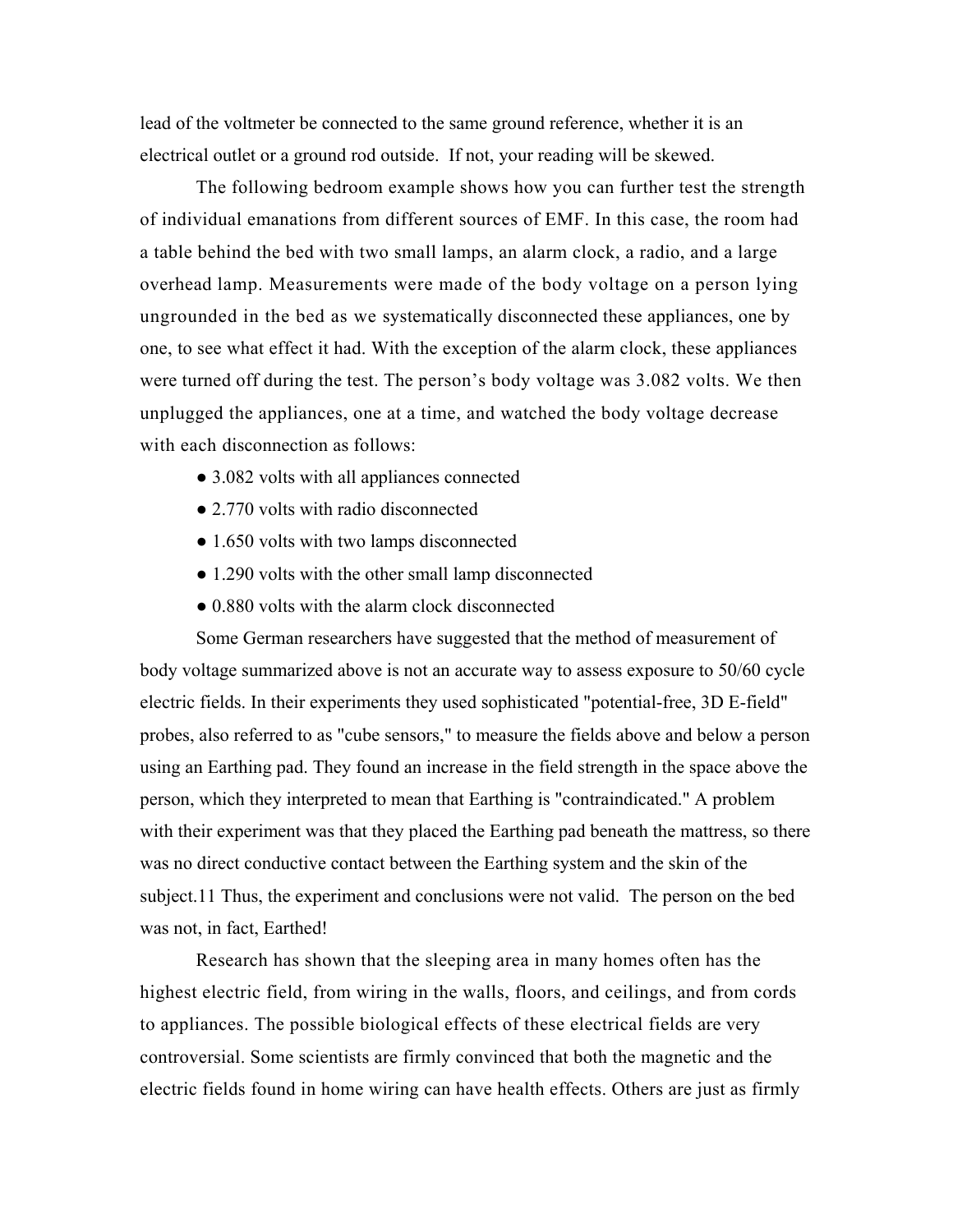convinced that the evidence is not adequate to make such a statement. Until largescale studies and mechanistic investigations are completed, many scientists and many electric utilities have suggested that those who use electrical appliances practice "prudent avoidance" meaning that they should minimize their exposure to sources of electric power until the scientific evidence is more definitive.

In the context of "prudent avoidance," some proponents of Earthing systems have emphasized the fact that Earthing greatly reduces one's exposure to fields from electrical wiring, using evidence provided by the body voltage meter as shown above. While this is probably correct, reducing exposure to power frequency fields (including dirty electromagnetic fields) is definitely not the most important consequence of Earthing. Far more significant for health is the ability of Earthing systems to deliver antioxidant electrons that stabilize the operation of the immune system and other physiological processes in the body.

Finally, we want to address two safety issues that have been frequently raised. The first relates to the safety of an Earthed person touching a metal fixture that is electrically "hot" because of a broken protective system in the wiring. It is actually impossible to get an electrical shock in such a situation due to the inclusion of a 100,000 ohm resistor in the cords of all Earthing systems. This resistance will not allow an unsafe level of current to flow through any of the personal Earthing systems. Secondly, many people ask about the risk of being struck by lightning when a person is grounded. The fact is that Earthing does not affect the chance of being electrocuted by lightning.

#### **Conclusions**

**The most important health benefit of Earthing is providing the body with abundant electrons from the Earth. The scientific research and hypotheses related to Earthing point to a major impact on the inflammatory process as a result of this electron transfer.** 

The human body has evolved a means to kill bacteria using reactive oxygen species (ROS) that are delivered to a site of injury by white blood cells. Although very effective at this task, ROS are also highly reactive biochemically and can damage healthy tissues. ROS are usually positively charged molecules that need to be neutralized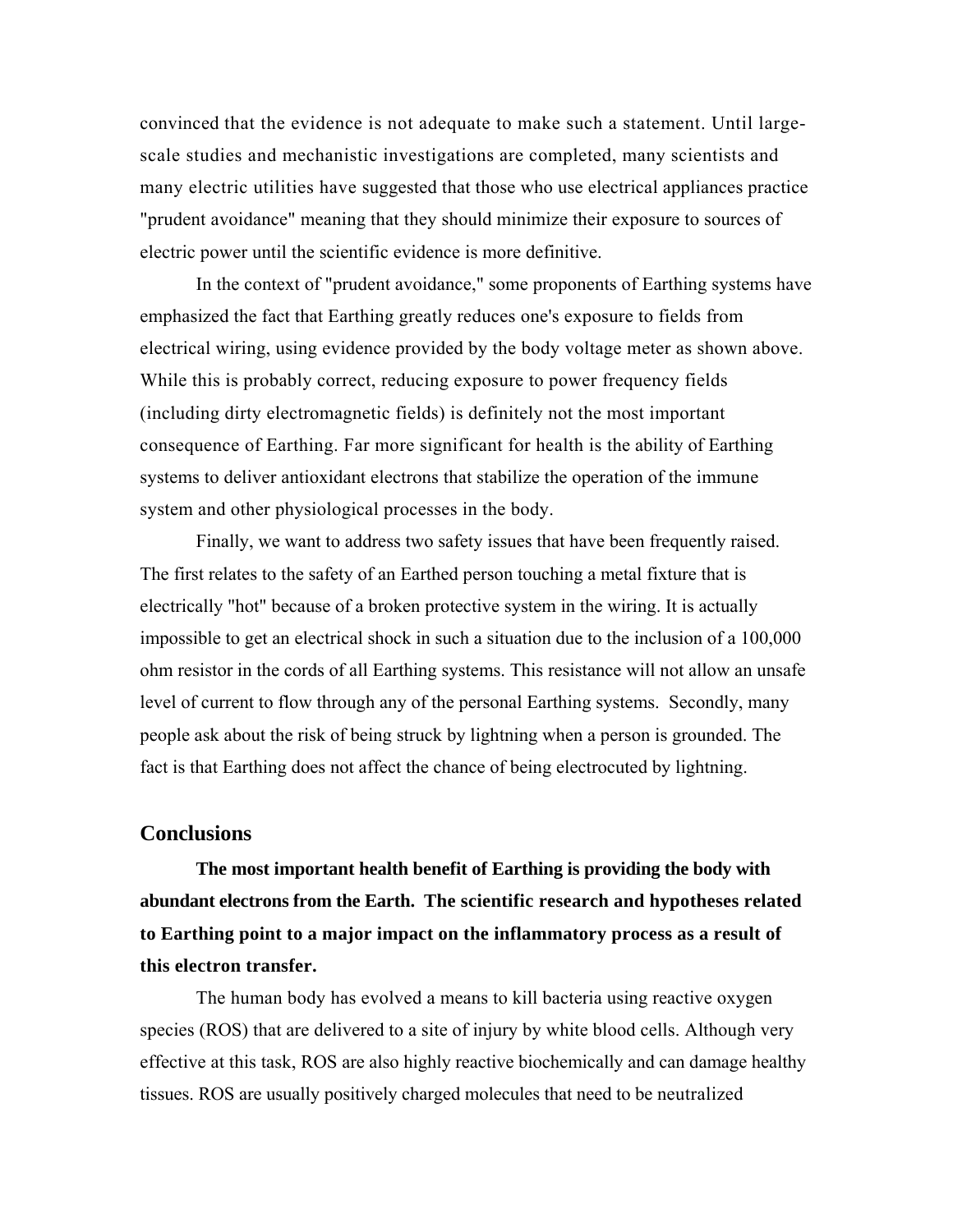immediately to prevent them from diffusing into healthy tissues. For that purpose negative charges are needed. Nature has solved this problem by providing conductive systems within the human body that deliver electrons from the feet to all parts of the body. This has been the natural arrangement throughout most of human history. Negative charges have always been available, thanks to the Earth, to prevent the inflammatory process from damaging healthy tissues. All of this changed when we began to wear shoes with rubber and plastic soles, and no longer slept in contact with the earth.

A variety of measures of physiological stress show that the person who is grounded is less stressed and more relaxed. Earthing generates a shift from sympathetic to parasympathetic activation, reduction in muscle tension, and increased heart rate variability. Regardless of whether or not Earthing reduces exposure to environmental fields, these studies firmly demonstrate that Earthing does not stress the body; in fact, Earthing reduces every measure of stress we have used in our studies.

The Earthing book documents cases in which people who are hyper-sensitive to environmental energy fields have benefited from Earthing their bodies. 1 Observations over the years also include substantial relief from Earthing among many people who live in homes with very low levels of environmental fields and who developed crippling diseases such as rheumatoid arthritis.

**Earthing is an overlooked factor in public health. We regard it as a missing link with broad and significant implications.** When Earthing is restored, many people report major improvements in a wide range of ailments, including chronic fatigue. These changes often occur within 30 minutes. Individuals who reported that they had inflammatory issues have benefited from Earthing. This includes people with various severe autoimmune diseases.

We do not describe Earthing as a "treatment" or a "cure" for any disease or disorder. **Instead, it can be said without any equivocation that the human body evolved in contact with the Earth and needs to maintain this natural contact in order to function properly.**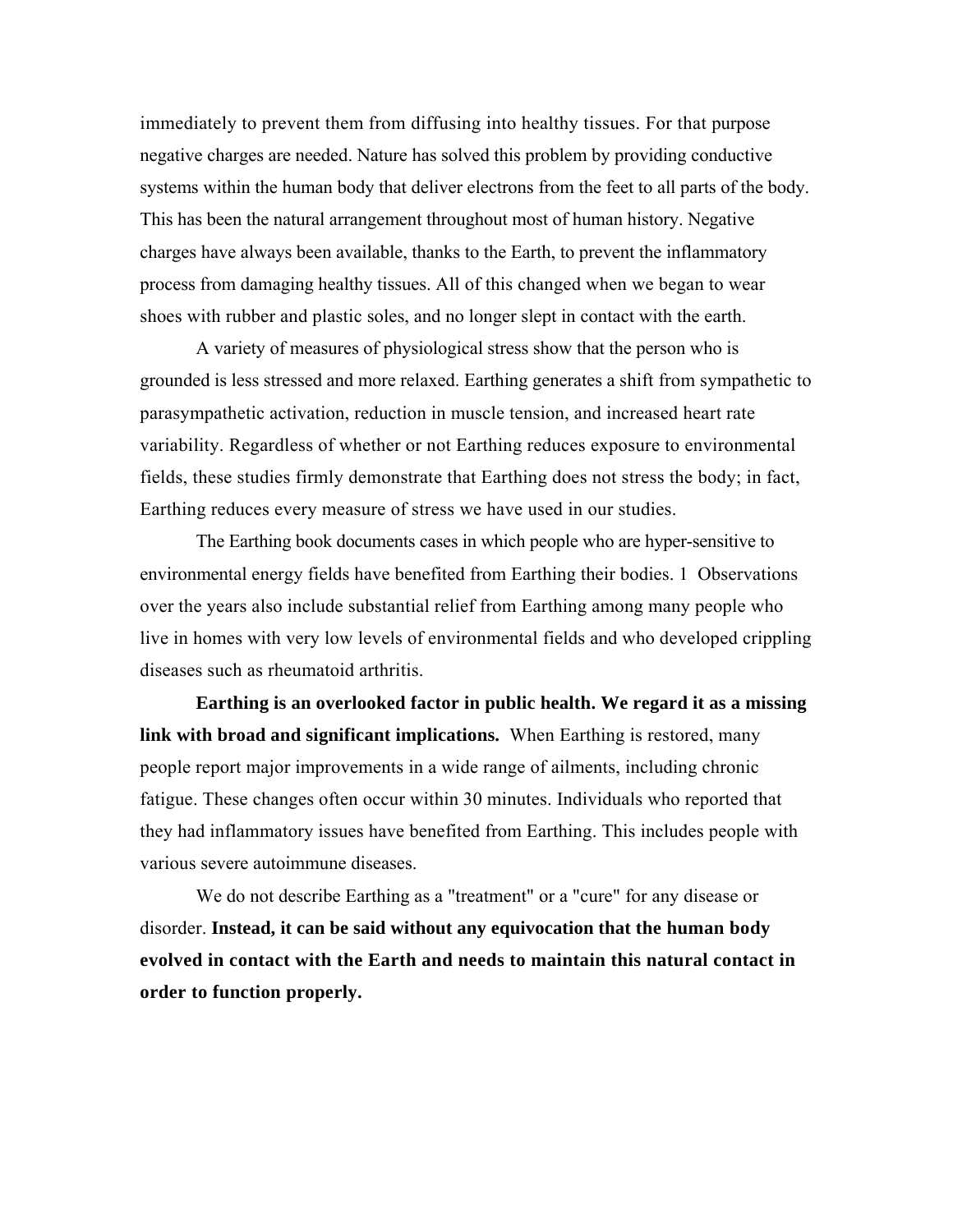## **References**

1. Ober, C., Sinatra, S.T., and Zucker, M., 2010. Earthing. The most important discovery ever? Basic Health Publications, Inc., Laguna Beach, CA.

2. Bergmann, G., Kniggendorf, H., Graichen, F., Rohlmann, A., 1995. Influence of shoes and heel strike on the loading of the hip joint. Journal of Biomechanics 28, 817–827; Burkett, L.N., Kohrt, M., Buchbinder, R., 1985. Effects of shoes and foot orthotics on VO2 and selected frontal plane kinematics. Medicine and Science in Sports and Exercise 17, 158–163; Flaherty, R.F., 1994. Running Economy and Kinematic Differences Among Running with the Foot Shod, with the Foot Bare, and with the Bare Foot Equated for Weight. Microform Publications, International Institute for Sport and Human Performance, University of Oregon, Eugene, Oregon; Robbins, S.E., Gouw, G.J., 1990. Athletic footwear and chronic overloading: a brief review. Sports Medicine 9, 76–85; Robbins, S.E., Gouw, G.J., 1991. Athletic footwear: unsafe due to perceptual illusions. Medicine and Science in Sports and Exercise 23, 217–224; Robbins, S.E., Hanna, A.M., 1987. Running-related injury prevention through barefoot adaptations. Medicine and Science in Sports and Exercise 19 (2), 148–156; Robbins, S., Gouw, G., McClaran, J., Waked, E., 1993. Protective sensation of the plantar aspect of the foot. Foot and Ankle 14, 347–352; Siff, M.C., Verkhoshansky, Y.V., 1999. Supertraining, fourth ed. Supertraining International, Denver, Colorado.

3. Ober, A.C., 2003. Grounding the human body to Earth reduces chronic inflammation and related chronic pain. ESD Journal, July issue; Ober, A.C., 2004. Grounding the human body to neutralize bioelectrical stress from static electricity and EMFs. ESD Journal, February 22 issue; Ober, A.C., Coghill, R.W., 2003. Does grounding the human body to Earth reduce chronic inflammation and related chronic pain? In: Presented at the European Bioelectromagnetics Association annual meeting, November 12, 2003, Budapest, Hungary; Oschman, J.L., 2007. Review and commentary: electrons as antioxidants. Journal of Alternative and Complementary Medicine 13(8):995-967; Oschman, J.L., Kosovich, J., 2007. Energy medicine and matrix regeneration. Anti-Aging Therapeutics 10, in press; Applewhite, R., 2005. Effectiveness of a Conductive Patch and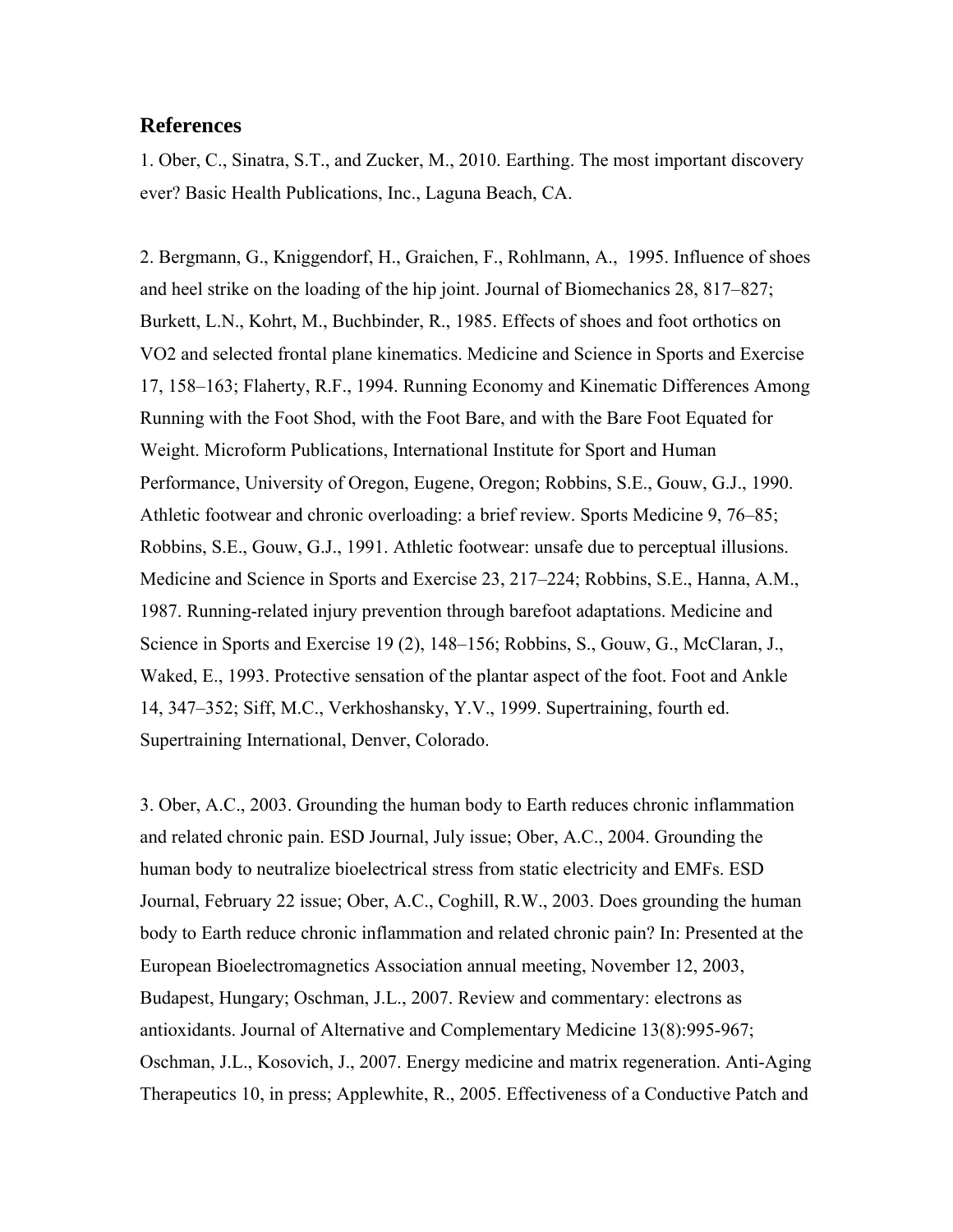a Conductive Bed Pad in reducing induced human body voltage via the application of Earth ground. European Biology and Bioelectromagnetics 11/03/2005 issue, pp. 23–40; Chevalier, G., Mori, K., Oschman, J.L., 2006. The Effect of Earthing (grounding) on Human Physiology. European Biology and Bioelectromagnetics 31/01/2006 issue, pp. 600–621; Chevalier, G., and Mori, I., The effect of Earthing on human physiology. Part 2: Electrodermal measurements. Subtle Energies & Energy Medicine 18(3):11-34; Ghaly, M., Teplitz, D., 2004. The biological effects of grounding the human body during sleep, as measured by cortisol levels and subjective reporting of sleep, pain and stress. Journal of Alternative and Complementary Medicine 10, 767–776; Brown, D., Chevalier, G., Hill, M., 2010. Pilot Study on the Effect of Grounding on Delayed-Onset Muscle Soreness. The Journal of Alternative and complementary Medicine 16(3):1-9; Chevalier G. Changes in pulse rate, respiratory rate, blood oxygenation, perfusion index, skin conductance and their variability induced during and after grounding human subjects for forty minutes. J Altern Complement Med 2010;1:81–87; Oschman, J.L., 2009. Charge transfer in the living matrix. Journal of Bodywork and Movement Therapies 13, 215–228; Oschman, J.L., 2008. Perspective: assume a spherical cow: the role of free or mobile electrons in bodywork, energetic and movement therapies. Journal of Bodywork and Movement Therapies 12, 40–57; Oschman, J.L. and Kosovich, J., 2008. Energy Medicine and Matrix Regeneration. Chapter 26 in Anti-Aging Therapeutics, Volume X, Edited by Klatz, R. and Goldman, R., American Academy of Anti-Aging Medicine, Chicago IL, pp. 203-210.

4. Oschman, J.L., 2009. Charge transfer in the living matrix. Journal of Bodywork and Movement Therapies 13, 215–228.

5. Static electricity is an example of a DC field that can build up around our bodies when we are not grounded. Normally the human body and the objects around us have exactly the same number of electrons and protons and are therefore electrically neutral. Static electricity arises when electric charge builds up on a surface and produce large DC fields around the body. For example, when the relative humidity is low, walking across a carpet can develop enough electric charge on your body to produce a potential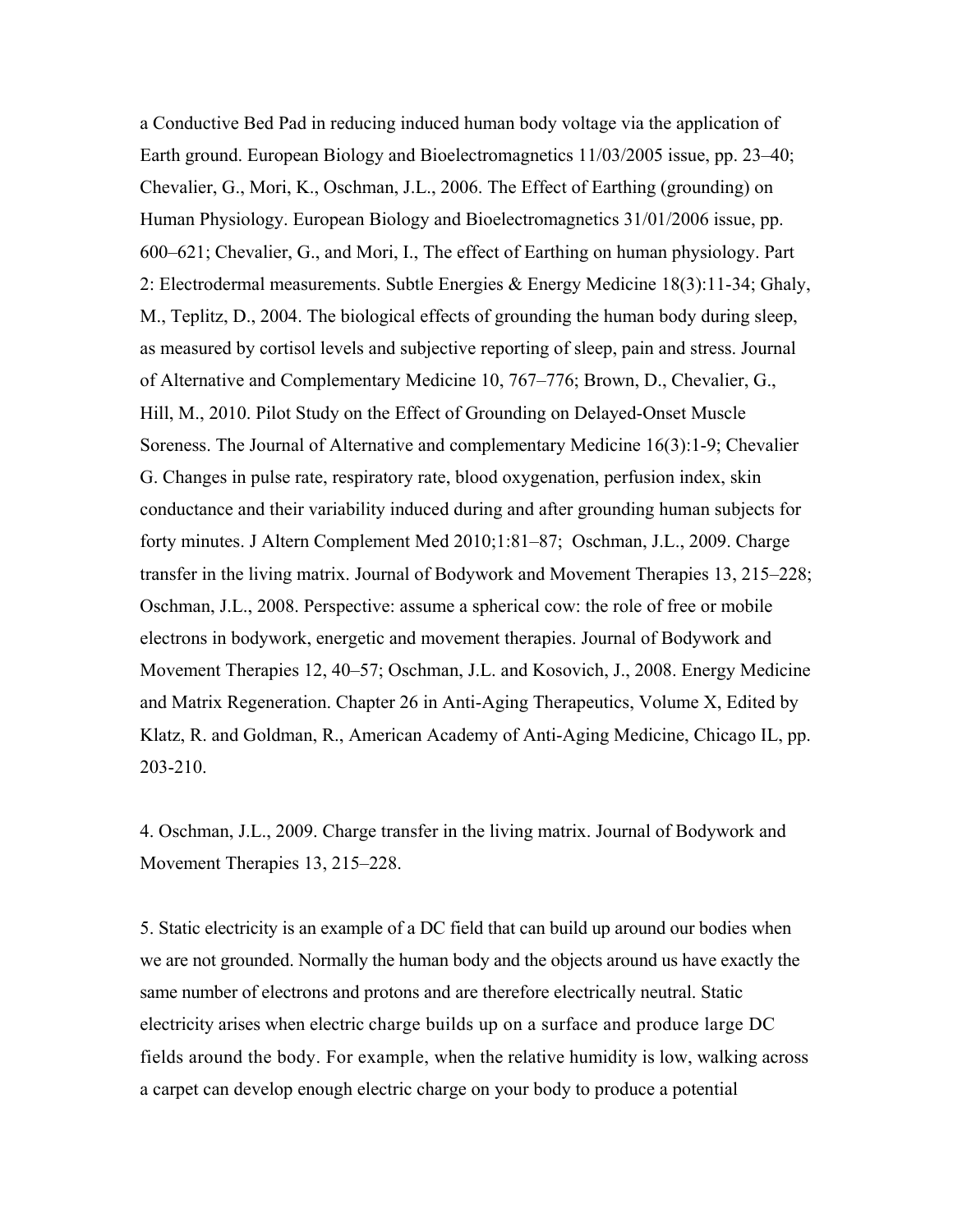difference of 35,000 volts between the body and the ground. A urethane foam-padded chair can develop 18,000 volts and a vinyl floor can produce 12,000 volts. When your body becomes electrically charged in this way, you can experience a shock when you reach for a grounded object such as a door knob or light switch. Even though the voltages produced by static electricity can be very high, much higher than the 120 volts of our home electrical power outlet, we are not harmed by them because the number of electrons that are discharged during a static electric shock are very few, meaning the current is very small. While plastics were only invented in the 1950's*,* they are now in our clothing, shoes, bedding, and carpets—almost everything we touch. These fabrics readily generate static electricity. Conductive surfaces that are grounded to the Earth cannot build up static charges. Every day millions of workers in the electronics industry are grounded to prevent the build-up of static electricity that could otherwise discharge into sensitive electronics components.

6. http://amasci.com/miscon/speed.html; accessed 8-28-01

7. http://www.dirtyelectricity.ca/dirty\_electricity\_four\_components.htm

8. National Electrical Code, 2008 edition. Section 250.4(B)(4) of National Fire Protection Association, page **70**-97.

9. National Electrical Code, 2008 edition. National Fire Protection Association, page **70**- 95.

10. De Vocht, F. "Dirty Electricity:" what, where, and should we care? *Journal of Exposure Science and Environmental Epidemiology*, 2010;20:399–405.Online at: www.nature.com/jes/journal/v20/n5/full/jes20108a.html

Environmental exposure to high-frequency voltage transients (HFVT), also termed dirty electricity, has been advocated among electro(hyper)sensitive interest groups as an important biological active component of standard electromagnetic pollution. A literature search was conducted in PubMed, in which only seven articles were identified. Exposure